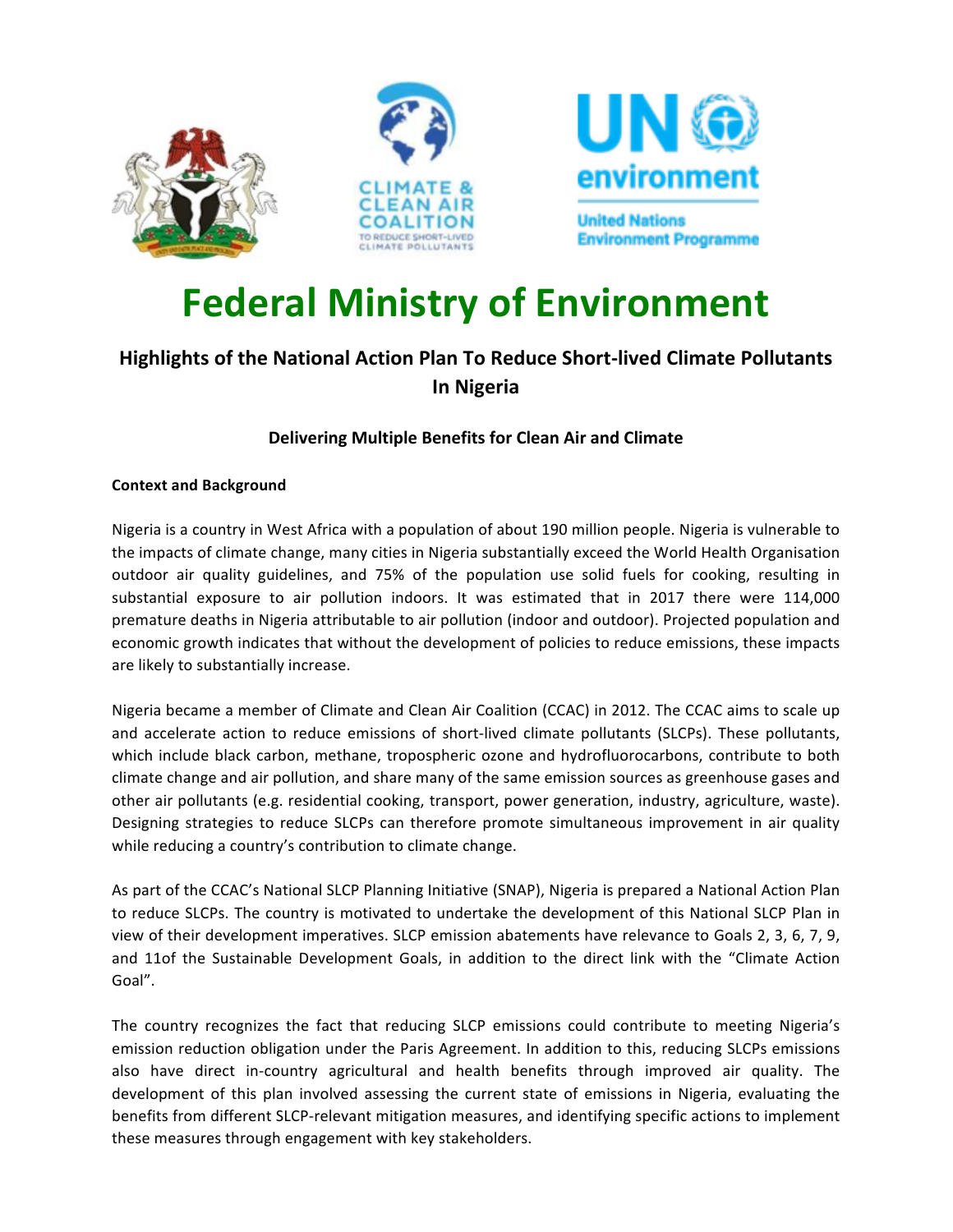#### **Current State of emissions and likely progression**

In 2010, the base year for the analysis, the major sources of short-lived climate pollutants included residential cooking, biomass burning, waste and transport for black carbon, and agriculture and the residential sector for methane. It is important to note that the source sectors are also the major sources of many other air pollutants (e.g. organic carbon, nitrogen oxides, volatile organic compound) emissions, as well as being major sources of greenhouse gases like carbon dioxide. Projected population and economic growth means that estimated emissions of all pollutants were estimated to increase substantial over the next decades. For example, from 2010 levels, black carbon emissions were expected to grow 54% by 2030, and methane emissions by 34%.

**Table 1:** Emissions of greenhouse gases, air pollutants and short-lived climate pollutants in Nigeria in 2010 (units: kilotonnes)

| <b>Sector</b>                         | <b>Organic</b><br>Carbon | Black<br>റ<br>uoque;     | PM <sub>2.5</sub>        | Sulfur<br>Dioxide | <b>Nitrogen</b><br><b>Oxides</b> | Compound<br><b>Organic</b><br>Volatile | Methane | Monoxide<br>Carbon | Dioxide<br>Carbon        |
|---------------------------------------|--------------------------|--------------------------|--------------------------|-------------------|----------------------------------|----------------------------------------|---------|--------------------|--------------------------|
| Agriculture                           | 12.0                     | 1.9                      | 26.3                     | 1.4               | 242.7                            | 10.2                                   | 1,227.5 | 223.4              | ٠                        |
| <b>Biomass Burning</b>                | 306.8                    | 40.7                     | 555.9                    | 36.3              | 226.7                            | 466.6                                  | 371.3   | 6,465.7            | $\overline{\phantom{a}}$ |
| Charcoa IMaking                       | 16.3                     | 2.4                      | 32.8                     | 7.3               | 2.3                              | 414.1                                  | 169.2   | 1,222.1            | $\blacksquare$           |
| <b>Commercial and Public Services</b> | 0.9                      | 2.3                      | 4.5                      | 14.1              | 67.3                             | 4.2                                    | 1.9     | 18.4               | 13,383.1                 |
| <b>Electricity Generation</b>         | 0.1                      | 0.0                      | 0.9                      | 67.6              | 28.2                             | 0.7                                    | 0.5     | 10.3               | 18,646.6                 |
| Energy Industry Own Use               | 0.1                      | 0.1                      | 0.3                      | 18.7              | 10.3                             | 0.3                                    | 0.1     | 3.5                | 5,926.0                  |
| Oil and Gas                           | $\overline{\phantom{a}}$ | $\overline{\phantom{a}}$ | $\overline{\phantom{a}}$ | 67.6              | 4.4                              | 234.9                                  | 166.0   | 6.6                | 7,154.8                  |
| <b>Industrial Process Emissions</b>   | ٠                        | 0.0                      | 1.4                      |                   |                                  | 0.9                                    | ۰       |                    | 5,434.0                  |
| Industry                              | 28.1                     | 15.7                     | 55.3                     | 42.5              | 57.8                             | 117.1                                  | 11.7    | 222.9              | 4,773.7                  |
| Non Specified Other                   | 0.2                      | 0.7                      | 1.2                      | 1.5               | 21.0                             | 1.4                                    | 0.2     | 6.4                | 5,065.8                  |
| Residential                           | 643.9                    | 196.1                    | 1,490.4                  | 181.7             | 500.1                            | 5,971.7                                | 1,091.6 | 17,361.3           | 4,174.4                  |
| Telecommunications                    | 0.5                      | 0.7                      | 1.6                      | 7.8               | 15.9                             | 0.8                                    | 0.2     | 2.2                | 1,254.2                  |
| Transport                             | 12.2                     | 28.6                     | 65.7                     | 2.5               | 1,194.4                          | 340.5                                  | 17.2    | 1,680.5            | 101,596.0                |
| Waste                                 | 235.5                    | 29.0                     | 437.9                    | 22.3              | 218.9                            | 1,009.8                                | 394.3   | 1,698.0            |                          |
| Total                                 | 1,256.4                  | 318.2                    | 2,674.3                  | 471.4             | 2,590.1                          | 8,573.5                                | 3,451.8 | 28,921.2           | 167,408.8                |

#### **Emission reduction potential from implementation of SLCP mitigation measures**

Priority mitigation measures were identified based on their emission reduction potential, alignment with national, regional and SDG priorities, and feasibility of implementation. In total 22 SLCP-relevant mitigation measures were identified (Table 2).

The implementation of these 22 mitigation measures could result in substantial reductions in the emissions of SLCPs, with an 83% reduction in black carbon emissions in 2030 compared to the baseline scenario and a 62% reduction in methane emissions. Crucially, the implementation of these measures could also reduce carbon dioxide emissions by 13% (excluding the LUCF sector), and therefore contribute to Nigeria meeting its target GHG emission reductions outlined in its Nationally Determined Contribution. These measures could also substantially improve air quality, reducing the contribution of Nigerian emissions to average outdoor fine particular matter exposure in Nigeria by 64%, which could avoid approximately 4000 premature deaths in 2030 associated with outdoor fine particulate matter exposure. Additional benefits that could result are additional health benefits from reduction in indoor air pollution, and improved agricultural crop yields due to improved air quality and less damage due to ozone air pollution.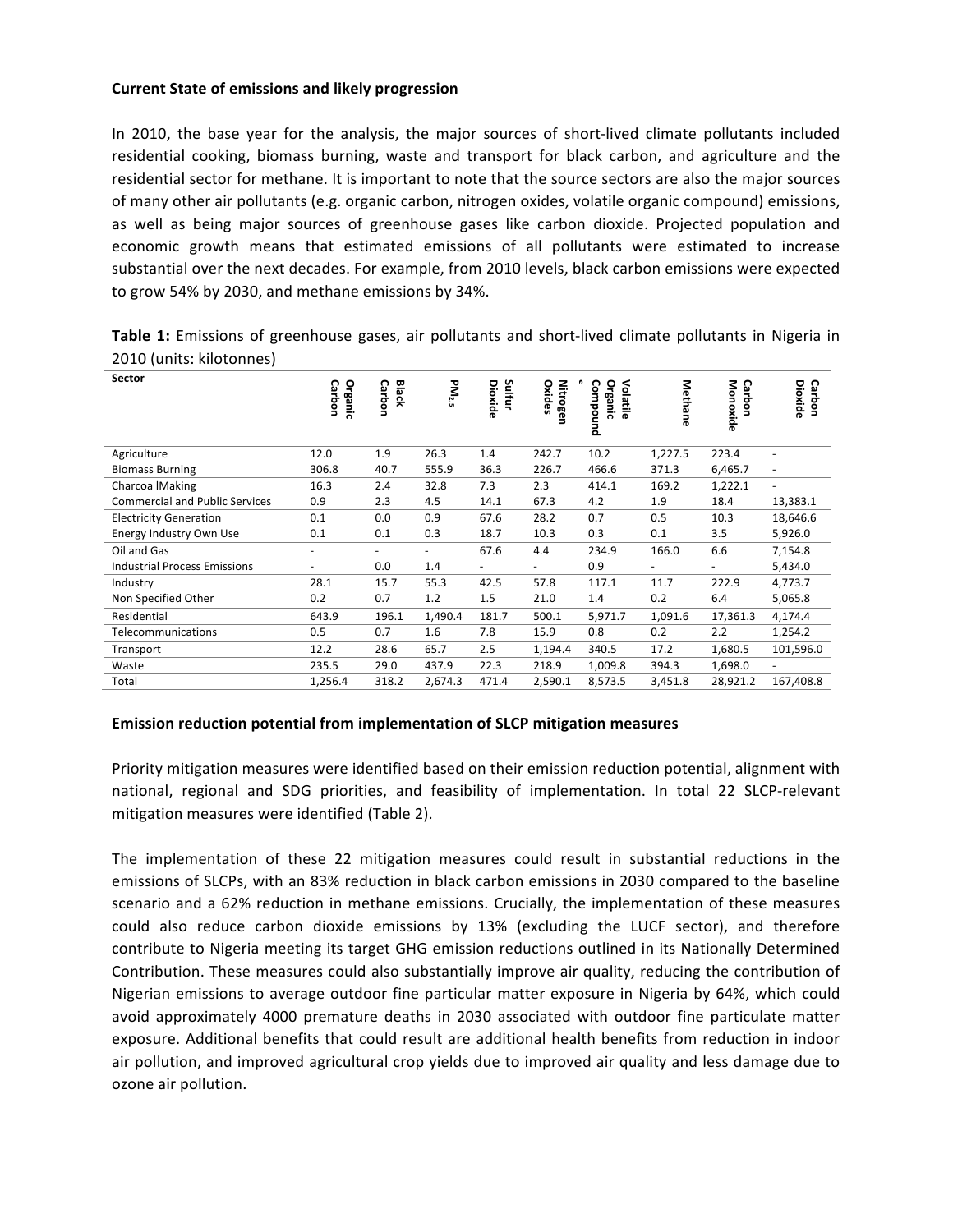Table 2: Priority SLCP mitigation measures included in National SLCP Plan

| <b>Source Sector</b> | <b>SLCP Abatement Measures</b>                                                                      |
|----------------------|-----------------------------------------------------------------------------------------------------|
| <b>Transport</b>     | 1. Renewal of urban bus fleet in Lagos                                                              |
|                      | 2. Adoption of CNG Buses in Nigeria                                                                 |
|                      | 3. Introduction of low sulphur Diesel and Petrol                                                    |
|                      | 4. Elimination of high emitting vehicles that do not meet vehicle emission standards                |
|                      | 5. Reduction of vehicle journeys by car through transport modal shifts                              |
| Residential          | 6. Increase in population using modern fuels for cooking (LPG, electricity, kerosene, biogas, solar |
|                      | cookers)                                                                                            |
|                      | 7. Replacement of traditional biomass cookstoves with more efficient improved biomass stoves        |
|                      | 8. Elimination of kerosene lamps                                                                    |
| Oil & Gas            | 9. Elimination of gas flaring                                                                       |
|                      | 10. Fugitive emissions/leakages Control                                                             |
|                      | 11. Methane Leakage Reduction                                                                       |
| Industry             | 12. Improved Energy Efficiency in industrial Sector                                                 |
| Waste                | 13. Reduction of methane emissions and open burning of waste at open dumpsites through              |
| Management           | adoption of digesters at dump sites                                                                 |
|                      | 14. Septic sludge collection                                                                        |
|                      | 15. Sewerage Systems and Municipal wastewater treatment plants                                      |
| Agriculture          | 16. Increased adoption of intermittent aeration of rice paddy fields (AWD)                          |
|                      | 17. Reduce open-field burning of crop residues.                                                     |
|                      | 18. Anaerobic Digestion (AD)                                                                        |
|                      | 19. Reduce methane emissions from enteric fermentation                                              |
| Power[Energy]        | 20. Expansion of National Electricity Coverage                                                      |
|                      | 21. Increase share of electricity generated in Nigeria from renewables                              |
| <b>HFCs</b>          | 22. Elimination of HFC Consumption.                                                                 |
|                      |                                                                                                     |

Table 3: Key reductions in emissions and impacts estimated from the implementation of the 22 mitigation measures included in Nigeria's National SLCP Plan

|                                                               | 2030 baseline              | 2030 SLCP Plan |  |
|---------------------------------------------------------------|----------------------------|----------------|--|
| <b>Black Carbon emissions</b>                                 | 614 kt                     | -83%           |  |
| Methane emissions                                             | 4614 kt                    | $-62%$         |  |
| Carbon dioxide emissions                                      | 251 Mt                     | $-13%$         |  |
| Population-weighted PM concentration<br>2.5                   | $-3$<br>$49 \mu g$ m       | $-22%$         |  |
| Pop-weighted PM from national emissions<br>2.5                | $-3$<br>$17 \mu g$ m       | $-64%$         |  |
| attributable premature deaths<br>PM.<br>2.5                   | 48,000 people              | $-14%$         |  |
| Global average temperature change due to<br>Nigeria emissions | 0.01879<br>°C (in<br>2050) | -80% (in 2050) |  |